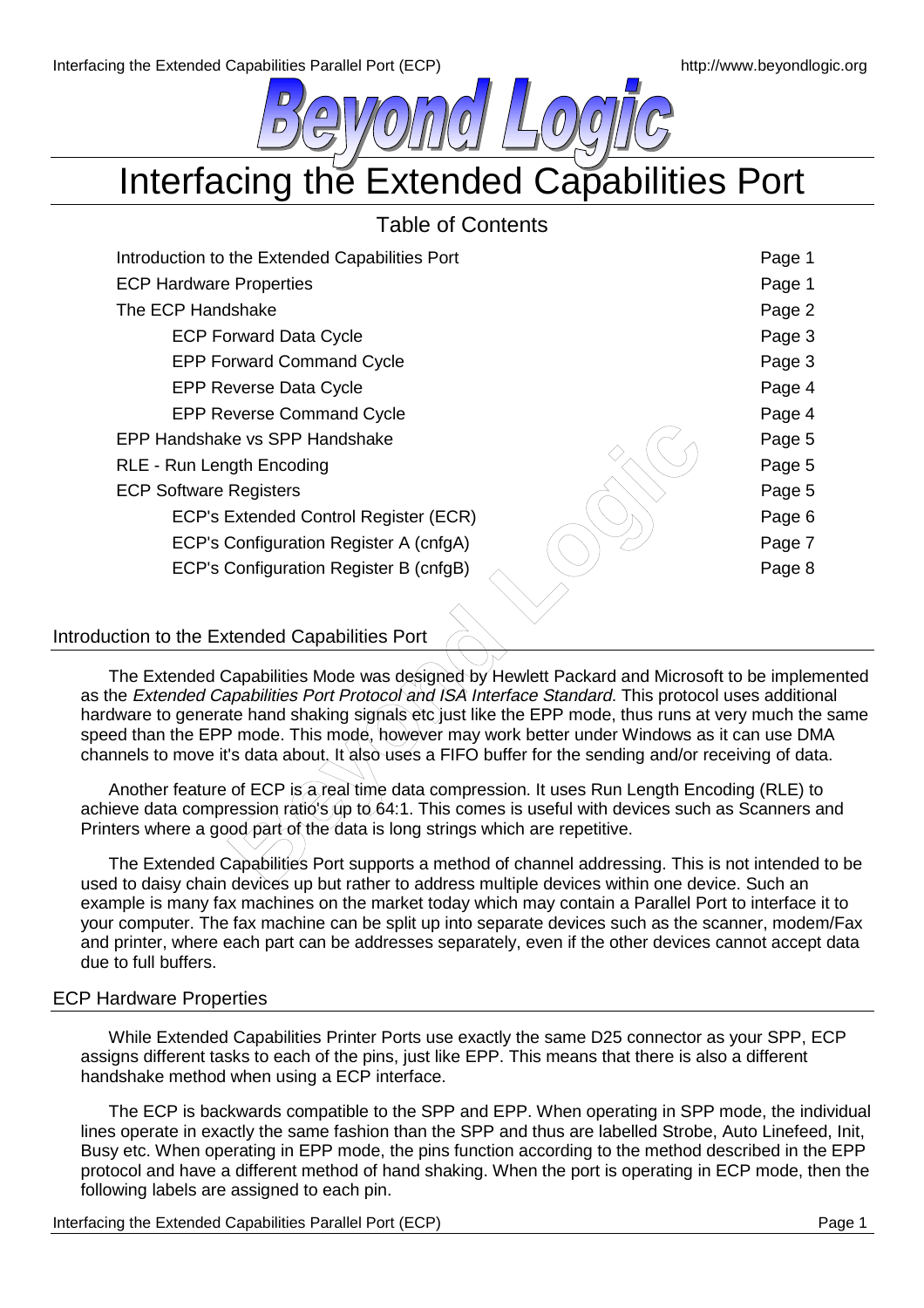| Pin                                                                                                                                                                                                                                                                                                                                                                                             | <b>SPP Signal</b>                                                           | <b>ECP Signal</b>          | Direct'n | <b>Function</b>                                                                                                                                                                  |
|-------------------------------------------------------------------------------------------------------------------------------------------------------------------------------------------------------------------------------------------------------------------------------------------------------------------------------------------------------------------------------------------------|-----------------------------------------------------------------------------|----------------------------|----------|----------------------------------------------------------------------------------------------------------------------------------------------------------------------------------|
| 1                                                                                                                                                                                                                                                                                                                                                                                               | <b>Strobe</b>                                                               | <b>HostCLK</b>             | Out      | A low on this line indicates, that there is valid<br>data at the host. When this pin is de-asserted,<br>the +ve clock edge should be used to shift the<br>data into the device.  |
| $2 - 9$                                                                                                                                                                                                                                                                                                                                                                                         | Data 0-7                                                                    | Data 0-7                   | In/Out   | Data Bus, Bi-directional                                                                                                                                                         |
| 10                                                                                                                                                                                                                                                                                                                                                                                              | Ack                                                                         | <b>PeriphCLK</b>           | In       | A low on this line indicates, that there is valid<br>data at the Device. When this pin is de-<br>asserted, the +ve clock edge should be used<br>to shift the data into the Host. |
| 11                                                                                                                                                                                                                                                                                                                                                                                              | <b>Busy</b>                                                                 | PeriphAck                  | In       | When in reverse direction a HIGH indicates<br>Data, while a LOW indicates a Command<br>Cycle.<br>In forward direction, functions as PeriphAck.                                   |
| 12                                                                                                                                                                                                                                                                                                                                                                                              | Paper Out<br>End                                                            | nAckReverse                | In       | When Low, Device acknowledges Reverse<br>Request.                                                                                                                                |
| 13                                                                                                                                                                                                                                                                                                                                                                                              | <b>Select</b>                                                               | X-Flag                     | In       | <b>Extensibility Flag</b>                                                                                                                                                        |
| 14                                                                                                                                                                                                                                                                                                                                                                                              | Auto Linefeed                                                               | <b>Host Ack</b>            | Out      | When in forward direction a HIGH indicates<br>Data, while a LOW indicates a Command<br>Cycle.<br>In reverse direction, functions as HostAck.                                     |
| 15                                                                                                                                                                                                                                                                                                                                                                                              | Error                                                                       | Fault   PeriphRequest      | In       | A LOW set by the device indicates reverse<br>data is available                                                                                                                   |
| 16                                                                                                                                                                                                                                                                                                                                                                                              | Initialise                                                                  | <b>NReverse</b><br>Request | Out      | ALOW indicates data is in reverse direction                                                                                                                                      |
| 17                                                                                                                                                                                                                                                                                                                                                                                              | <b>Select Printer</b>                                                       | 1284 Active                | Out      | A HIGH indicates Host is in 1284 Transfer<br>Mode. Taken low to terminate.                                                                                                       |
| 18-25                                                                                                                                                                                                                                                                                                                                                                                           | Ground                                                                      | Ground                     | GND      | Ground                                                                                                                                                                           |
|                                                                                                                                                                                                                                                                                                                                                                                                 | Table 1. Pin Assignments For Extended Capabilities Parallel Port Connector. |                            |          |                                                                                                                                                                                  |
| The HostAck and PeriphAck lines indicate whether the signals on the data line are data or a command.<br>s are high then data is placed on the data lines (Pins 2-7). If a command cycle is taking place then the<br>ropriate line will be low, i.e, if the host is sending a command, then HostAck will be low or if the<br>ice/peripheral is sending a command the PeriphAck line will be low. |                                                                             |                            |          |                                                                                                                                                                                  |

The HostAck and PeriphAck lines indicate whether the signals on the data line are data or a command. If these lines are high then data is placed on the data lines (Pins 2-7). If a command cycle is taking place then the appropriate line will be low, i.e. if the host is sending a command, then HostAck will be low or if the device/peripheral is sending a command the PeriphAck line will be low.

A command cycle can be one of two things, either a RLE count or an address. This is determined by the bit 7 (MSB) of the data lines, i.e. pin 9. If bit 7 is a 0, then the rest of the data (bits 0-6) is a run length count which is used with the data compression scheme. However if bit 7 is a 1, then the data present on bits 0 to 6 is a channel address. With one bit missing this can only be a value from 0 to 127(DEC).

## The ECP Handshake

The ECP handshake is different to the SPP handshake. The most obvious difference is that ECP has the ability at anytime to transmit data in any direction, thus additional signalling is required. Below is the ECP handshake for both the Forward and Reverse Directions.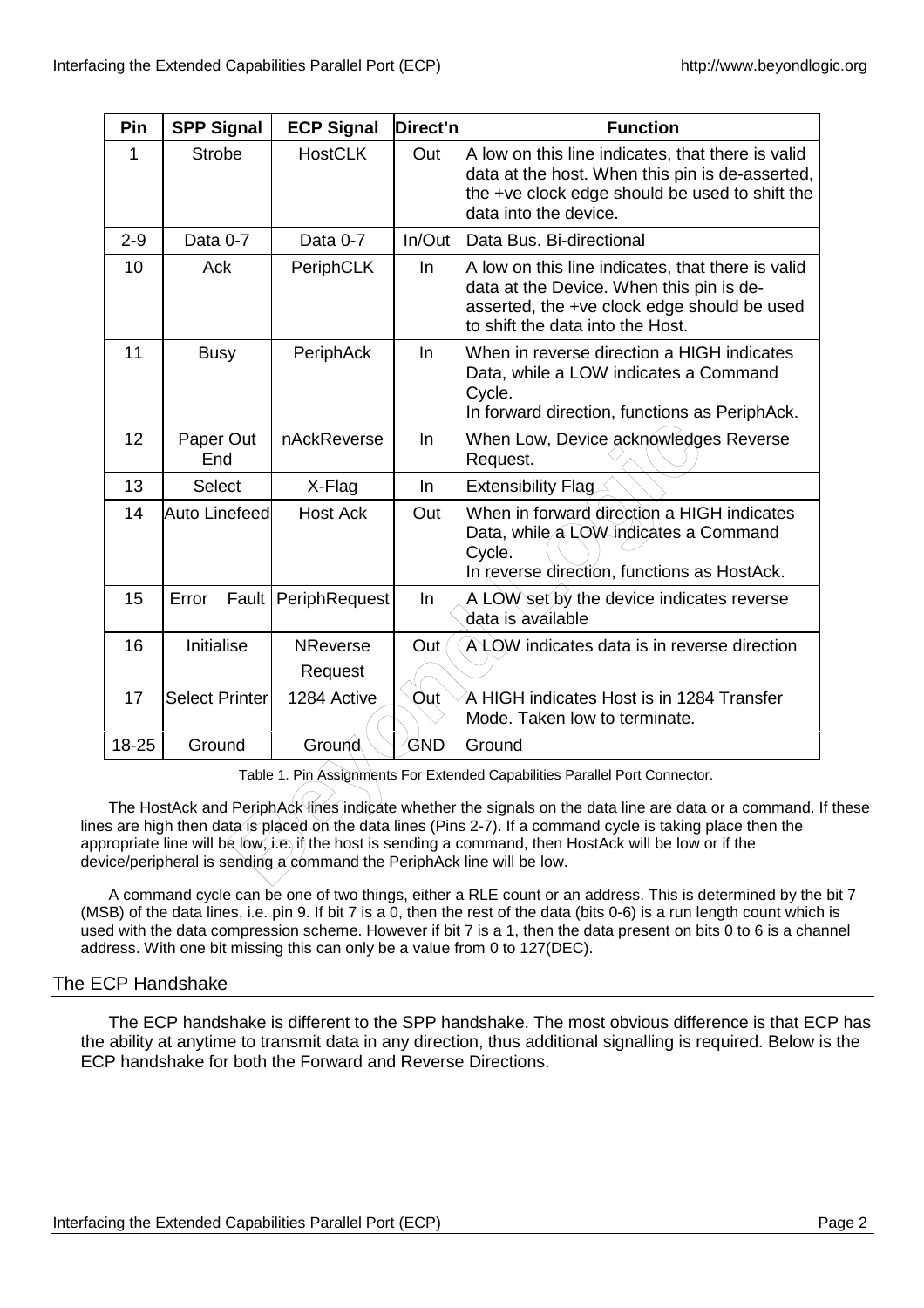## ECP Forward Data Cycle



Figure 1. Enhanced Capabilities Port Forward Data Cycle.

# ECP Forward Command Cycle



# 1. **Data is placed on Data lines by Host.**

- 2. Host then indicates a Data Cycle will proceed by asserting HostAck.
- 3. **Host indicates valid data by asserting HostClk low.**
- 4. Peripheral sends its acknowledgment of valid data by asserting PeriphAck.
- 5. **Host de-asserts HostClk high. +ve edge used to shift data into the Peripheral.**
- 6. Peripheral sends it's acknowledgment of the byte via de-asserting PeriphAck.



- 1. **Data is placed on Data lines by Host.**
- 2. Host then indicates a Command cycle will proceed by de-asserting HostAck.
- 3. **Host indicates valid data by asserting HostClk low.**
- 4. Peripheral sends its acknowledgment of valid data by asserting PeriphAck.
- 5. **Host de-asserts HostClk high. +ve edge used to shift data into the Peripheral.**
- 6. Peripheral sends it's acknowledgment of the byte via de-asserting PeriphAck.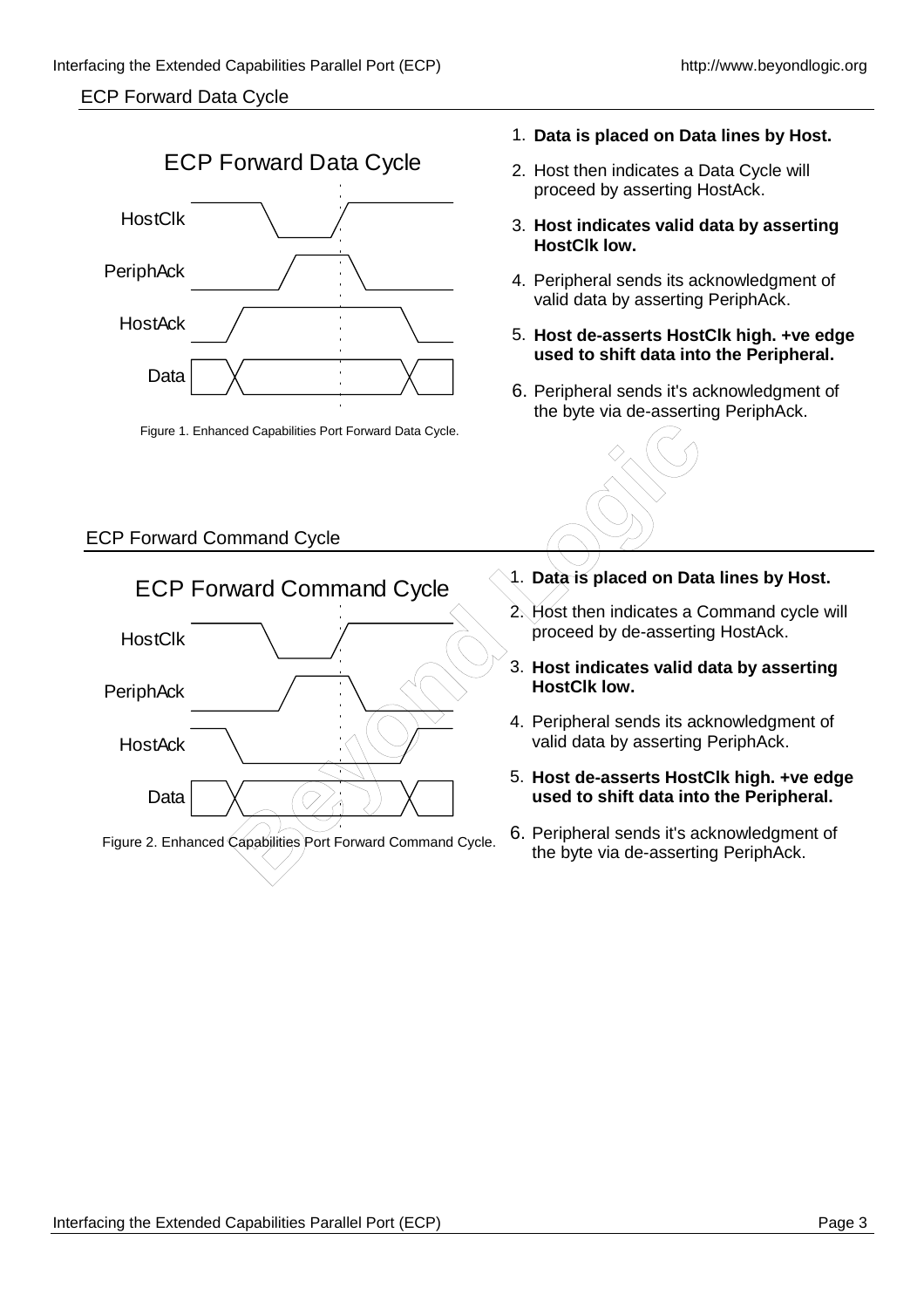## ECP Reverse Data Cycle



Figure 4. Enhanced Capabilities Port Reverse Command Cycle.

#### 1. **Host sets nReverseRequest Low to request a reverse channel.**

- 2. Peripheral acknowledges reverse channel request via asserting nAckReverse low.
- 3. **Data is placed on data lines by Peripheral.**
- 4. Data cycle is then selected by Peripheral via PeriphAck going high.
- 5. **Valid data is indicated by the Peripheral setting PeriphClk low.**
- 6. Host sends its acknowledgment of valid data via HostAck going high.
- 7. **Device/Peripheral sets PeriphClk high. +ve edge used to shift data into the Host.**
- 8. Host sends it's acknowledgment of the byte by de-asserting HostAck low.
- 1. **Host sets nReverseRequest Low to request a reverse channel.**
- 2. Peripheral acknowledges reverse channel request via asserting nAckReverse low.
- 3. **Data is placed on data lines by Peripheral.**
- 4. Command cycle is then selected by Peripheral via PeriphAck going low.
- 5. **Valid data is indicated by the Peripheral setting PeriphClk low.**
- 6. Host sends its acknowledgment of valid data via HostAck going high.
- 7. **Device/Peripheral sets PeriphClk high. +ve edge used to shift data into the Host.**
- 8. Host sends it's acknowledgment of the byte by de-asserting HostAck low.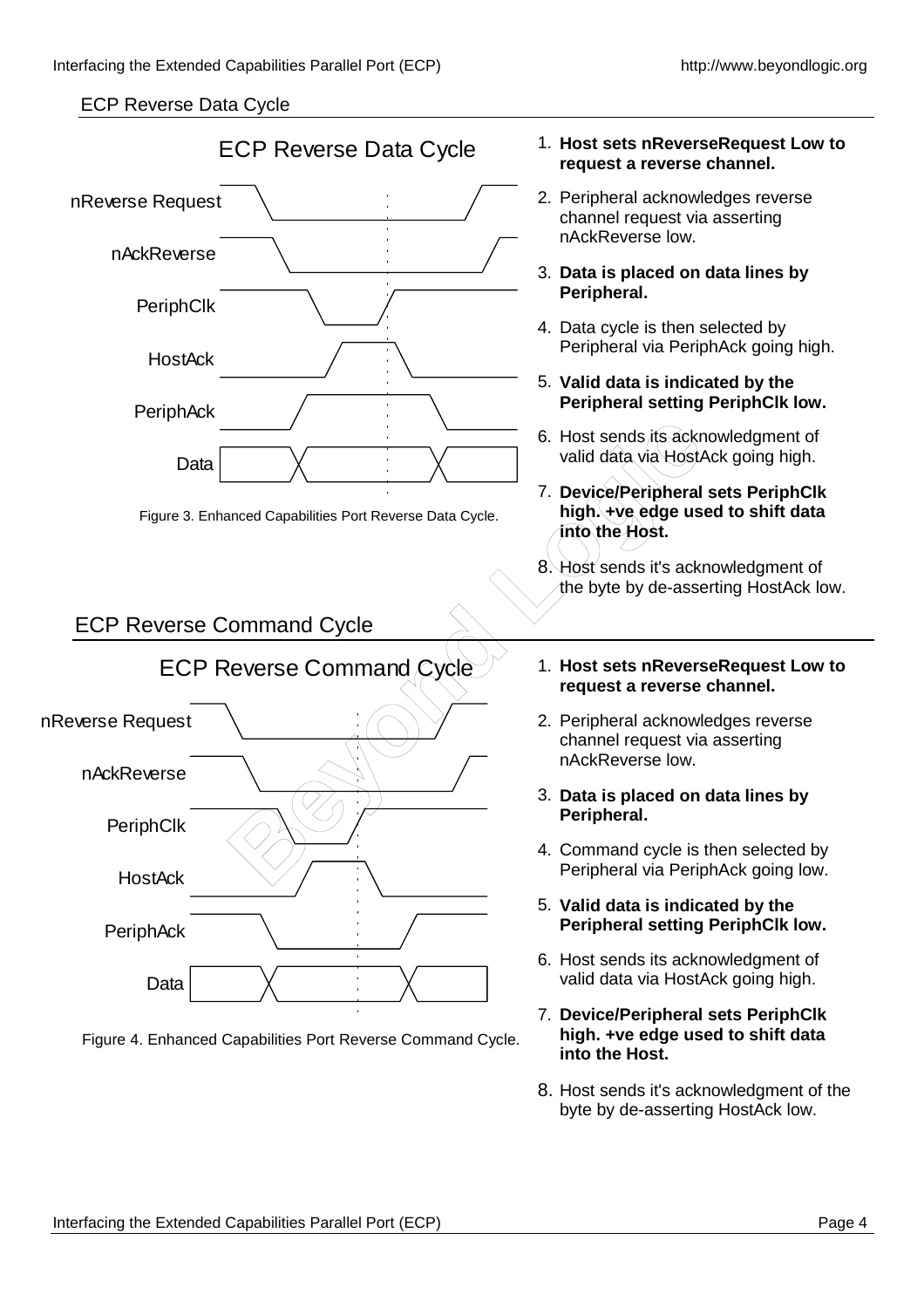#### EPP Handshake vs SPP Handshake

If we look back at the SPP Handshake you will realise it only has 5 steps,

- 1. Write the byte to the Data Port
- 2. Check to see is the printer is busy. If the printer is busy, it will not accept any data, thus any data which is written will be lost.
- 3. Take the Strobe (Pin 1) low. This tells the printer that there is the correct data on the data lines. (Pins 2-9)
- 4. Put the strobe high again after waiting approximately 5 microseconds after putting the strobe low. (Step 3)
- 5. Check for Ack from Peripheral.

and that the ECP handshake has many more steps. This would suggest that ECP would be slower that SPP. However this is not the case as all of these steps above are controlled by the hardware on your I/O control. If this handshake was to be implemented via software control then it would be a lot slower that it's SPP counterpart.

# RLE - Run Length Encoding

As briefly discussed earlier, the ECP Protocol includes a Simple Compression Scheme called Run Length Encoding. It can support a maximum compression ratio of 64:1 and works by sending repetitive single bytes as a run count and one copy of the byte. The run count determines how many times the following byte is to be repeated.

For example, if a string of 25 'A's were to be sent, then a run count byte equal to 24 would be sent first, followed by the byte 'A'. The receiving peripheral on receipt of the Run Length Count, would expand (Repeat) the next byte a number of times determined via the run count.

From this is not the case as all of these steps above are controller<br>
If this handshake was to be implemented via software control to the<br>
BPP counterpart.<br> **Encoding**<br> **BER conterpart.**<br> **BER conterpart.**<br> **BER conterpart** The Run Length Byte has to be distinguished from other bytes in the Data Path. It is sent as a Command to the ECP's Address FIFO Port. Bytes sent to this register can be of two things, a Run Length Count or an Address. These are distinguished by the MSB, Bit 7. If Bit 7 is Set (1), then the other 7 bits, bits 0 to 6 is a channel address. If Bit 7 is Reset (0), then the lower 7 bits is a run length count. By using the MSB, this limits channel Addresses and Run Length Counts to 7 Bits (0 - 127).

# ECP Software Registers

The table below shows the registers of the Extended Capabilities Port. The first 3 registers are exactly the same than with the Standard Parallel Port registers. Note should be taken, however, of the Enable bi-directional Port bit (bit 5 of the Control Port.) This bit reflects the direction that the ECP port is currently in, and will effect the FIFO Full and FIFO Empty bits of the ECR Register, which will be explained later.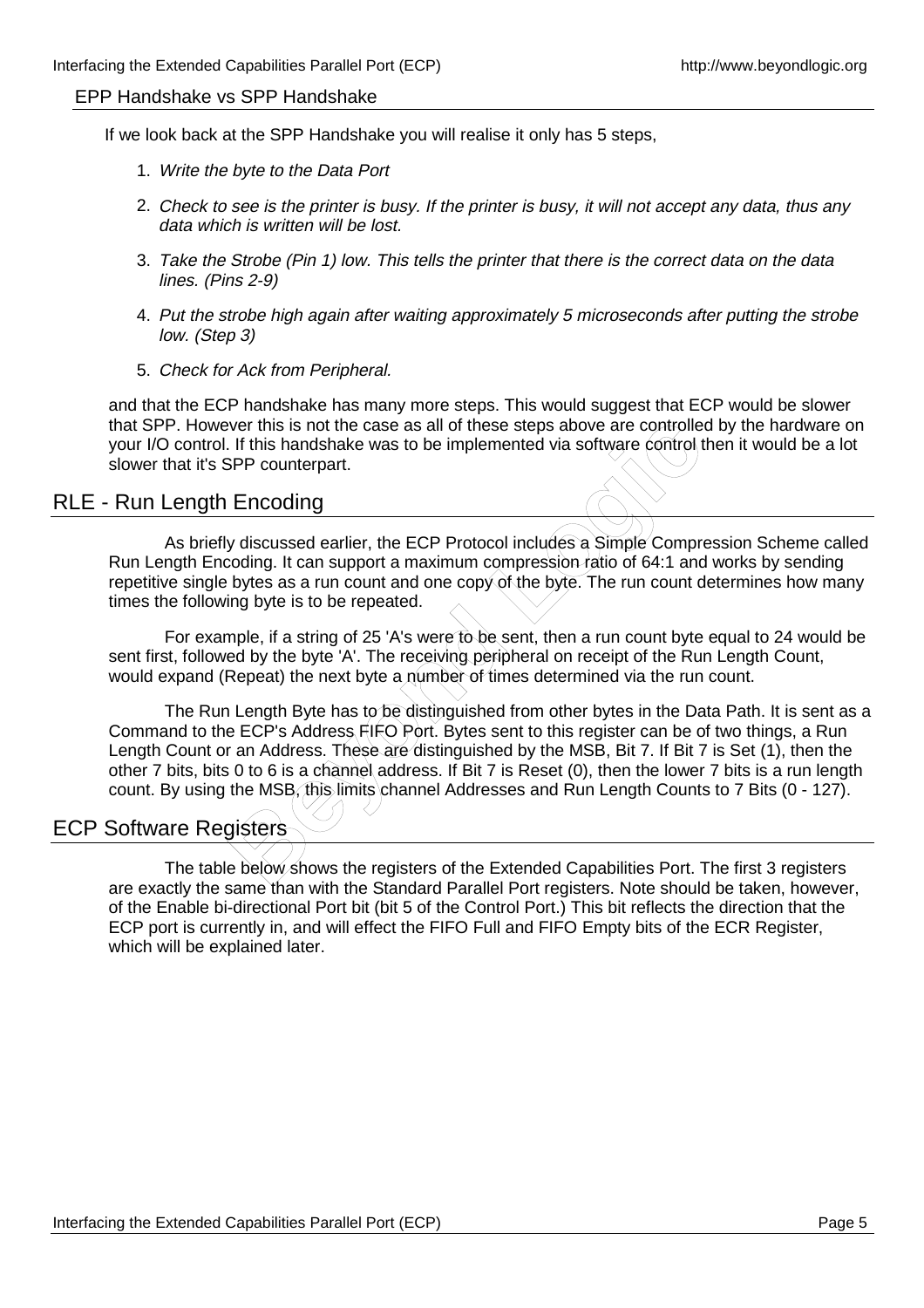Interfacing the Extended Capabilities Parallel Port (ECP) http://www.beyondlogic.org

| <b>Address</b> | <b>Port Name</b>                              | <b>Read/Write</b> |
|----------------|-----------------------------------------------|-------------------|
| Base $+0$      | Data Port (SPP)                               | Write             |
|                | ECP Address FIFO (ECP MODE)                   | Read/Write        |
| Base + 1       | <b>Status Port (All Modes)</b>                | Read/Write        |
| Base $+2$      | Control Port (All Modes)                      | Read/Write        |
| Base + 400h    | Data FIFO (Parallel Port FIFO Mode)           | Read/Write        |
|                | Data FIFO (ECP Mode)                          | Read/Write        |
|                | Test FIFO (Test Mode)                         | Read/Write        |
|                | Configuration Register A (Configuration Mode) | Read/Write        |
| Base + 401h    | Configuration Register B (Configuration Mode) | Read/Write        |
| Base + 402h    | Extended Control Register (Used by all modes) | Read/Write        |

Table 2 : ECP Registers

# ECP's Extended Control Register (ECR)

The most important register with a Extended Capabilities Parallel Port is the Extended Control Register (ECR) thus we will target it's operation first. This register sets up the mode in which the ECP will run, plus gives status of the ECP's FIFO among other things. You will find the contents of this register below, in more detail.

|                |                        | <b>Control Register (ECR)</b>                                                                                                                                                                                                                            |  |
|----------------|------------------------|----------------------------------------------------------------------------------------------------------------------------------------------------------------------------------------------------------------------------------------------------------|--|
|                |                        | nost important register with a Extended Capabilities Parallel Port is t<br>ster (ECR) thus we will target it's operation first. This register sets ur<br>run, plus gives status of the ECP's FIFO among other things. You w<br>er below, in more detail. |  |
| <b>Bit</b>     |                        | <b>Function</b>                                                                                                                                                                                                                                          |  |
| 7:5            |                        | Selects Current Mode of Operation                                                                                                                                                                                                                        |  |
|                | 000                    | <b>Standard Mode</b>                                                                                                                                                                                                                                     |  |
|                | 001                    | <b>Byte Mode</b>                                                                                                                                                                                                                                         |  |
|                | 010                    | Parallel Port FIFO Mode                                                                                                                                                                                                                                  |  |
|                | 011                    | ECP FIFO Mode                                                                                                                                                                                                                                            |  |
|                | 100                    | <b>EPP Mode</b>                                                                                                                                                                                                                                          |  |
|                | 101                    | Reserved                                                                                                                                                                                                                                                 |  |
|                | 110                    | (FIFO Test Mode                                                                                                                                                                                                                                          |  |
|                | 111                    | <b>Configuration Mode</b>                                                                                                                                                                                                                                |  |
| 4              |                        | ECP Interrupt Bit                                                                                                                                                                                                                                        |  |
| 3              | <b>DMA Enable Bit</b>  |                                                                                                                                                                                                                                                          |  |
| $\overline{2}$ | <b>ECP Service Bit</b> |                                                                                                                                                                                                                                                          |  |
| 1              | <b>FIFO Full</b>       |                                                                                                                                                                                                                                                          |  |
| 0              | <b>FIFO Empty</b>      |                                                                                                                                                                                                                                                          |  |

Table 3 ECR - Extended Control Register

The three MSB of the Extended Control Register selects the mode of operation. There are 7 possible modes of operation, but not all ports will support all modes. The EPP mode is one such example, not being available on some ports. On the next page is a table of the Modes of Operation.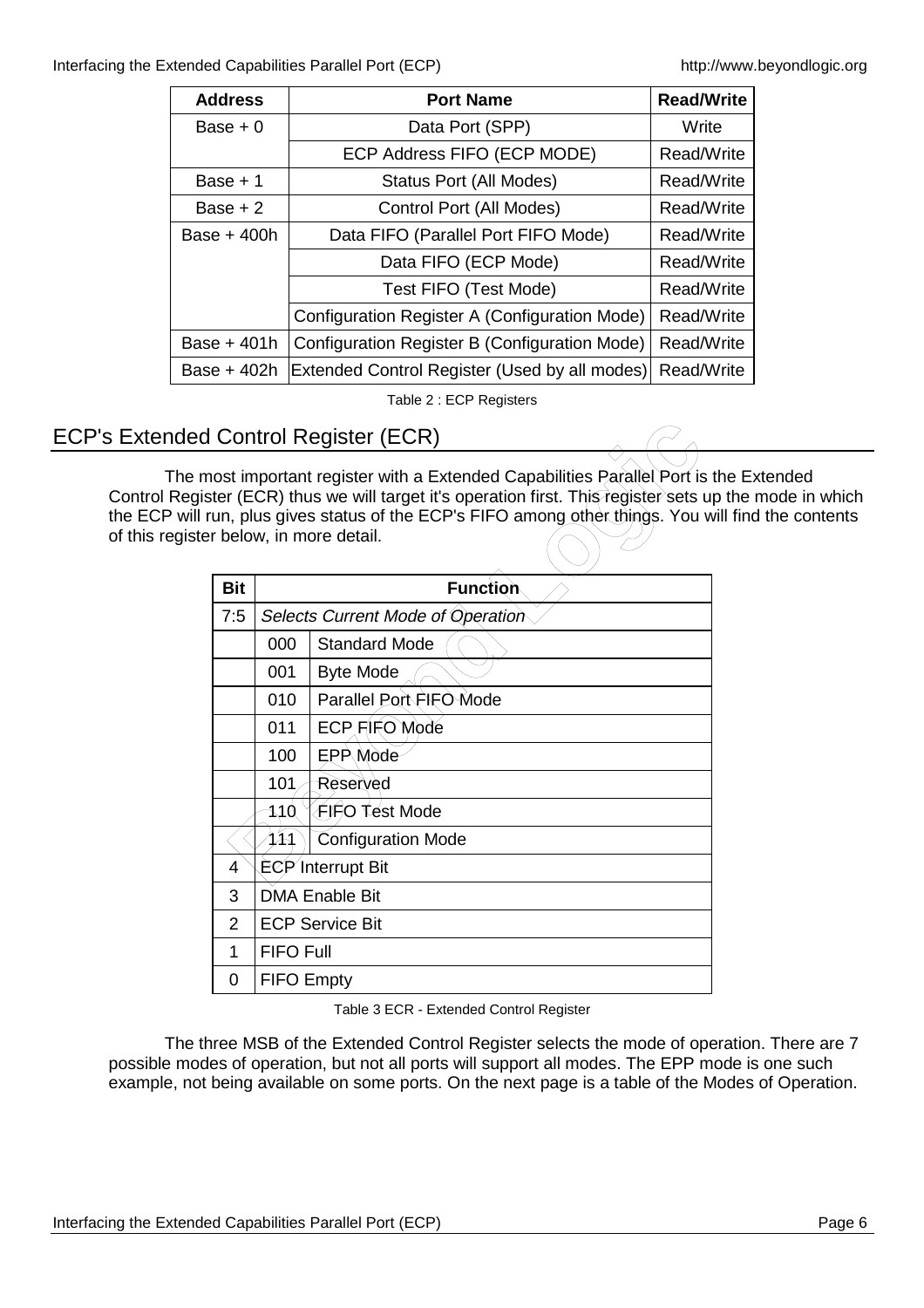|                                   | <b>Modes of Operation</b>                                                                                                                                                                                                                                                                                                                                                                                                                                                                                                                                                                                                                                                                                                                                                                                                            |
|-----------------------------------|--------------------------------------------------------------------------------------------------------------------------------------------------------------------------------------------------------------------------------------------------------------------------------------------------------------------------------------------------------------------------------------------------------------------------------------------------------------------------------------------------------------------------------------------------------------------------------------------------------------------------------------------------------------------------------------------------------------------------------------------------------------------------------------------------------------------------------------|
| <b>Standard Mode</b>              | Selecting this mode will cause the ECP port to behave as a<br>Standard Parallel Port, without Bi-directional functionality.                                                                                                                                                                                                                                                                                                                                                                                                                                                                                                                                                                                                                                                                                                          |
| Byte Mode /<br>PS/2 Mode          | Behaves as a SPP in Bi-directional (Reverse) mode.                                                                                                                                                                                                                                                                                                                                                                                                                                                                                                                                                                                                                                                                                                                                                                                   |
| <b>Parallel Port</b><br>FIFO Mode | In this mode, any data written to the Data FIFO will be sent to<br>the peripheral using the SPP Handshake. The hardware will<br>generate the handshaking required. Useful with non-ECP<br>devices such as Printers. You can have some of the features<br>of ECP like FIFO buffers and hardware generation of<br>handshaking but with the existing SPP handshake instead of<br>the ECP Handshake.                                                                                                                                                                                                                                                                                                                                                                                                                                     |
| <b>ECP FIFO</b><br>Mode           | Standard Mode for ECP Use. This mode uses the ECP<br>Handshake, already described.                                                                                                                                                                                                                                                                                                                                                                                                                                                                                                                                                                                                                                                                                                                                                   |
| EPP Mode /<br>Reserved            | On some chipsets, this mode will enable EPP to be used.<br>While on others, this mode is still reserved.                                                                                                                                                                                                                                                                                                                                                                                                                                                                                                                                                                                                                                                                                                                             |
| Reserved                          | <b>Currently Reserved</b>                                                                                                                                                                                                                                                                                                                                                                                                                                                                                                                                                                                                                                                                                                                                                                                                            |
| <b>FIFO Test</b><br>Mode          | While in this mode, any data written to the Test FIFO<br>Register will be placed into the FIFO and any data read from<br>the Test FIFO register will be read from the FIFO buffer. The<br>FIFO Full/Empty Status Bits will reflect their true value, thus<br>FIFO depth, among other things can be determined in this<br>mode.                                                                                                                                                                                                                                                                                                                                                                                                                                                                                                       |
| Configuration<br>Mode             | In this mode, the two configuration registers, cnfgA & cnfgB<br>become available at their designated Register Addresses.                                                                                                                                                                                                                                                                                                                                                                                                                                                                                                                                                                                                                                                                                                             |
|                                   |                                                                                                                                                                                                                                                                                                                                                                                                                                                                                                                                                                                                                                                                                                                                                                                                                                      |
|                                   | As outlined above, when the port is set to operate in Standard Mode, it will behave<br>ard Parallel Port (SPP) with no bi-directional data transfer. If you require bi-directior<br>et the mode to Byte Mode. The Parallel Port FIFO mode and ECP FIFO mode both<br>are to generate the necessary handshaking signals. The only difference between ea<br>The Parallel Port FIFO Mode uses SPP handshaking, thus can be used with your S<br>IFO mode uses ECP handshaking.<br>The FIFO test mode can be used to test the capacity of the FIFO Buffers as well a<br>ey functión correctly. When in FIFO test mode, any byte which is written to the TES<br>+ 400h) is placed into the FIFO buffer and any byte which is read from this register<br>ie FIFO Buffer. You can use this along with the FIFO Full and FIFO Empty bits of th |

As outlined above, when the port is set to operate in Standard Mode, it will behave just like a Standard Parallel Port (SPP) with no bi-directional data transfer. If you require bi-directional transfer, then set the mode to Byte Mode. The Parallel Port FIFO mode and ECP FIFO mode both use hardware to generate the necessary handshaking signals. The only difference between each mode is that The Parallel Port FIFO Mode uses SPP handshaking, thus can be used with your SPP printer. ECP FIFO mode uses ECP handshaking.

The FIFO test mode can be used to test the capacity of the FIFO Buffers as well as to make sure they function correctly. When in FIFO test mode, any byte which is written to the TEST FIFO (Base + 400h) is placed into the FIFO buffer and any byte which is read from this register is taken from the FIFO Buffer. You can use this along with the FIFO Full and FIFO Empty bits of the Extended Control Register to determine the capacity of the FIFO Buffer. This should normally be about 16 Bytes deep.

The other Bits of the ECR also play an important role in the operation of the ECP Port. The ECP Interrupt Bit, (Bit 4) enables the use of Interrupts, while the DMA Enable Bit (Bit 3) enables the use of Direct Memory Access. The ECP Service Bit (Bit 2) shows if an interrupt request has been initiated. If so, this bit will be set. Resetting this bit is different with different chips. Some require you to Reset the Bit, e.g. Write a Zero to it. Others will reset once the Register has been read.

The FIFO Full (Bit 1) and FIFO Empty (Bit 0) show the status of the FIFO Buffer. These bits are direction dependent, thus note should be taken of the Control Register's Bit 5. If bit 0 (FIFO Empty) is set, then the FIFO buffer is completely empty. If Bit 1 is set then the FIFO buffer is Full. Thus, if neither bit 0 or 1 is set, then there is data in FIFO, but is not yet full. These bits can be used in FIFO Test Mode, to determine the capacity of the FIFO Buffer.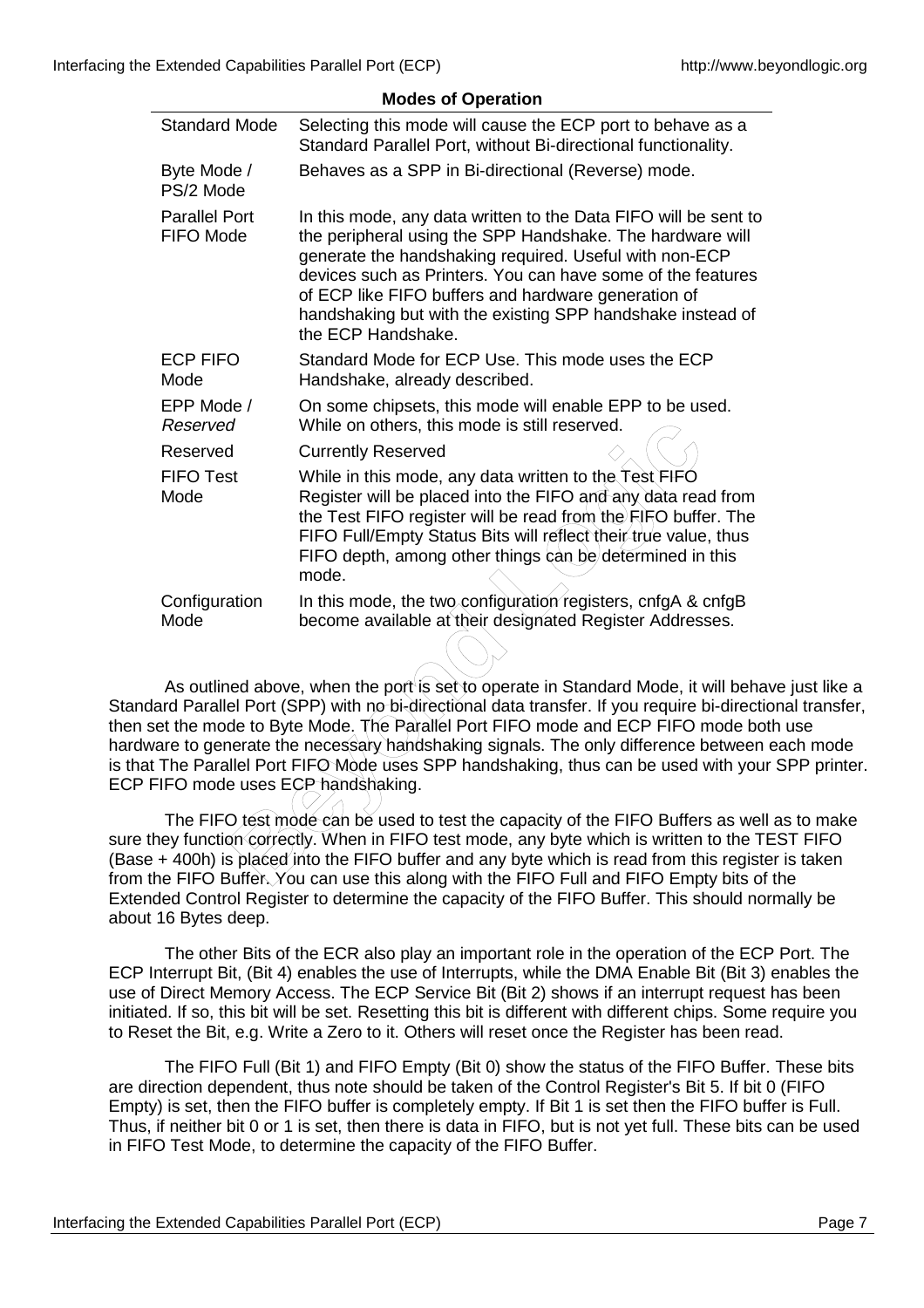## ECP's Configuration Register A (cnfgA)

Configuration Register A is one of two configuration registers which the ECP Port has. These Configuration Registers are only accessible when the ECP Port is in Configuration Mode. (See Extended Control Register) CnfgA can be accessed at Base + 400h.

| <b>Bit</b>                                                                                                      |              | <b>Function</b>                                                                                                                                                                                                                                                                                                                                                                                                                                                                                                         |
|-----------------------------------------------------------------------------------------------------------------|--------------|-------------------------------------------------------------------------------------------------------------------------------------------------------------------------------------------------------------------------------------------------------------------------------------------------------------------------------------------------------------------------------------------------------------------------------------------------------------------------------------------------------------------------|
| $\overline{7}$                                                                                                  | $\mathbf 1$  | Interrupts are level triggered                                                                                                                                                                                                                                                                                                                                                                                                                                                                                          |
|                                                                                                                 | 0            | Interrupts are edge triggered (Pulses)                                                                                                                                                                                                                                                                                                                                                                                                                                                                                  |
| 6:4                                                                                                             | 00h          | Accepts Max. 16 Bit wide words                                                                                                                                                                                                                                                                                                                                                                                                                                                                                          |
|                                                                                                                 | 01h          | Accepts Max. 8 Bit wide words                                                                                                                                                                                                                                                                                                                                                                                                                                                                                           |
|                                                                                                                 | 02h          | Accepts Max. 32 Bit wide words                                                                                                                                                                                                                                                                                                                                                                                                                                                                                          |
|                                                                                                                 | 03h:07h      | Reserved for future expansion                                                                                                                                                                                                                                                                                                                                                                                                                                                                                           |
| 3                                                                                                               | Reserved     |                                                                                                                                                                                                                                                                                                                                                                                                                                                                                                                         |
| $\overline{2}$                                                                                                  |              | Host Recovery: Pipeline/Transmitter Byte included in FIFO?                                                                                                                                                                                                                                                                                                                                                                                                                                                              |
|                                                                                                                 | 0            | In forward direction, the 1 byte in the transmitter pipeline<br>doesn't affect FIFO Full.                                                                                                                                                                                                                                                                                                                                                                                                                               |
|                                                                                                                 | $\mathbf{1}$ | In forward direction, the 1 byte in the transmitter pipeline is<br>include as part of FIFO Full.                                                                                                                                                                                                                                                                                                                                                                                                                        |
| 1:0<br>Host Recovery: Unsent byte(s) left in FIFO                                                               |              |                                                                                                                                                                                                                                                                                                                                                                                                                                                                                                                         |
|                                                                                                                 | 00           | <b>Complete Pword</b>                                                                                                                                                                                                                                                                                                                                                                                                                                                                                                   |
|                                                                                                                 | 01           | 1 Valid Byte                                                                                                                                                                                                                                                                                                                                                                                                                                                                                                            |
|                                                                                                                 | 10           | 2 Valid Bytes                                                                                                                                                                                                                                                                                                                                                                                                                                                                                                           |
|                                                                                                                 | 11           | 3 Valid Bytes                                                                                                                                                                                                                                                                                                                                                                                                                                                                                                           |
| tput to the port                                                                                                |              | Table 4-ECR - Configuration Register A<br>Configuration Register A can be read to find out a little more about the ECP Port. The<br>ows if the card generates level interrupts or edge triggered interrupts. This will depend up<br>be of bus your card is using. Bits 4 to 6, show the buses width within the card. Some cards<br>ve a 8 bit data path, while others/may have a 32 or 16 bit width. To get maximum efficien<br>ur card, the software can read the status of these bits to determine the Maximum Word S |
| The $3!$ $\mathbb{R}^1$ $\mathbb{R}^2$ are used for Hest Pecovery. In order to recover from an error, the softy |              |                                                                                                                                                                                                                                                                                                                                                                                                                                                                                                                         |

Configuration Register  $\overline{A}$  can be read to find out a little more about the ECP Port. The MSB, shows if the card generates level interrupts or edge triggered interrupts. This will depend upon the type of bus your card is using. Bits 4 to 6, show the buses width within the card. Some cards only have a 8 bit data path, while others may have a 32 or 16 bit width. To get maximum efficiency from your card, the software can read the status of these bits to determine the Maximum Word Size to output to the port.

The 3 LSB's are used for Host Recovery. In order to recover from an error, the software must know how many bytes were sent, by determining if there are any bytes left in the FIFO. Some implementations may include the byte sitting in the transmitter register, waiting to be sent as part of the FIFO's Full Status, while others may not. Bit 2 determines weather or not this is the case.

The other problem is that the Parallel Ports output is only 8 bits wide, and that you many be using 16 bit or 32 bit I/O Instructions. If this is the case, then part of your Port Word (Word you sent to port) may be sent. Therefore Bits 0 and 1 give an indication of the number of valid bytes still left in the FIFO, so that you can retransmit these.

# ECP's Configuration Register B (cnfgB)

Configuration Register B, like Configuration Register A is only available when the ECP Port is in Configuration Mode. When in this mode, cnfgB resides at Base + 401h. On the next page you will find the make-up of the cnfgB Register.